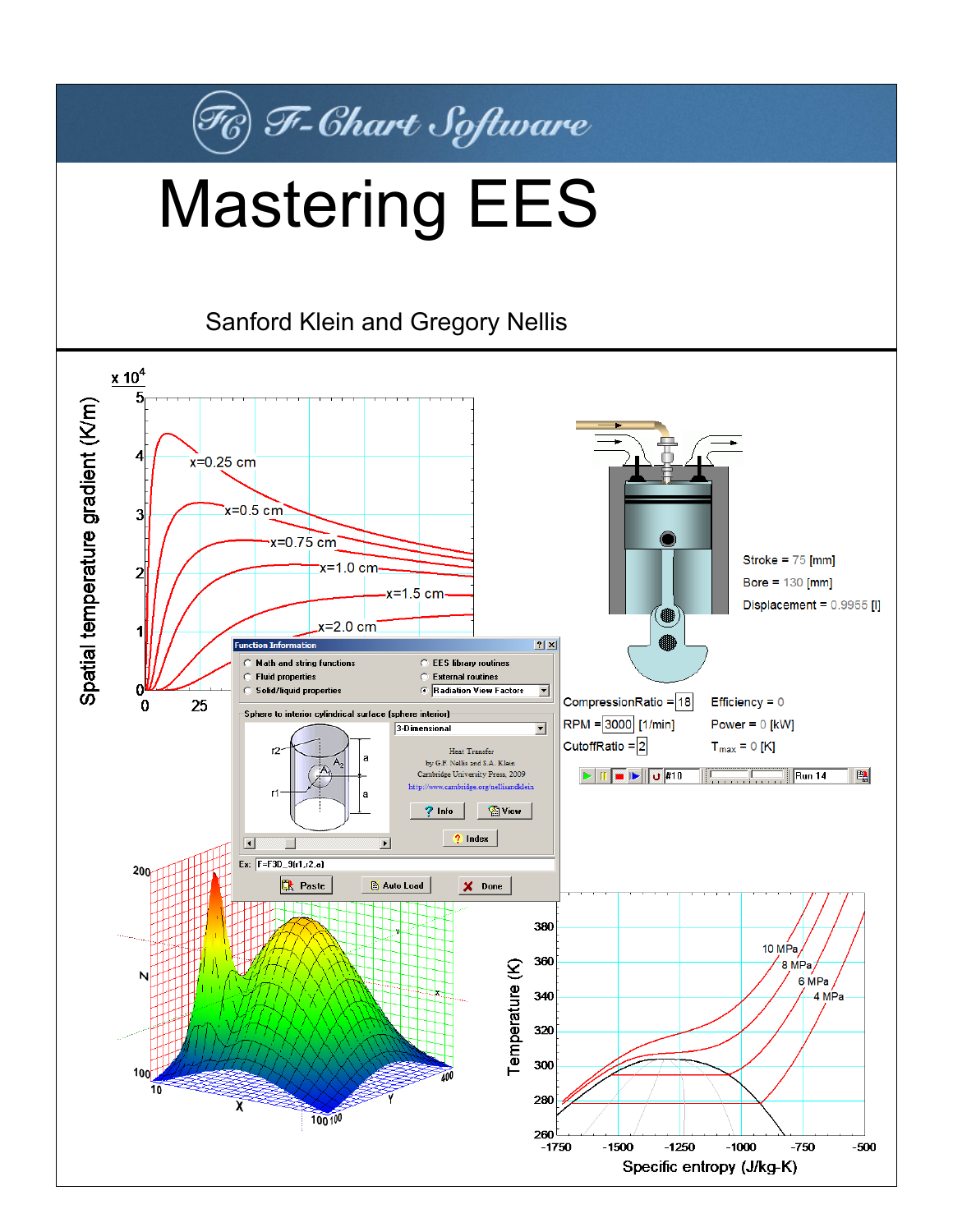© S.A. Klein and G.F. Nellis, 2012-21

ALL RIGHTS RESERVED. This book contains material protected under International and Federal Copyright Laws and Treaties. Any unauthorized reprint or distribution of this book is prohibited. No part of this book may be reproduced or transmitted in any form or by any means, electronic or mechanical, including photocopying, recording, or by any information storage and retrieval system without express written permission from the author / publisher.

## **F-Chart Software**

## **Box 44042**

**Madison, WI 53744** [http://fchartsoftware.com](http://fchartsoftware.com/)

(83) April 11, 2021

Starting with version 9.370, EES provides a Mastering EES menu item in the Help menu. If the Mastering-EES.pdf file is placed in the same directory as the EES application, selecting the Mastering EES menu item will start Adobe Reader, open the Mastering-EES.pdf file and automatically enter the password.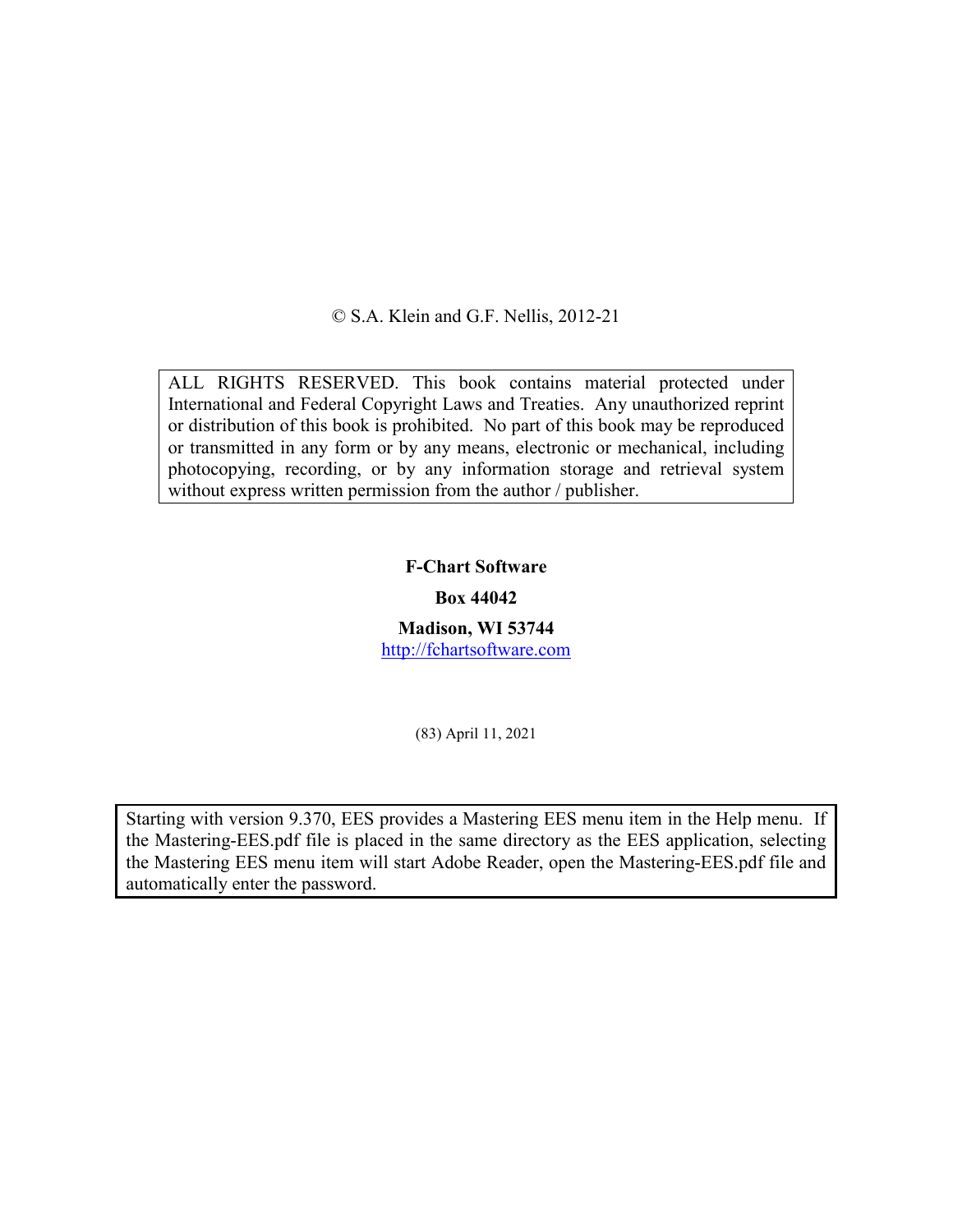## **TABLE OF CONTENTS**

| Showing Values and Setting Variable Units in the Equations Window 18 |  |
|----------------------------------------------------------------------|--|
|                                                                      |  |
|                                                                      |  |
|                                                                      |  |
|                                                                      |  |
|                                                                      |  |
|                                                                      |  |
|                                                                      |  |
|                                                                      |  |
| Alter Values                                                         |  |
|                                                                      |  |
|                                                                      |  |
|                                                                      |  |
|                                                                      |  |
|                                                                      |  |
|                                                                      |  |
|                                                                      |  |
|                                                                      |  |
|                                                                      |  |
|                                                                      |  |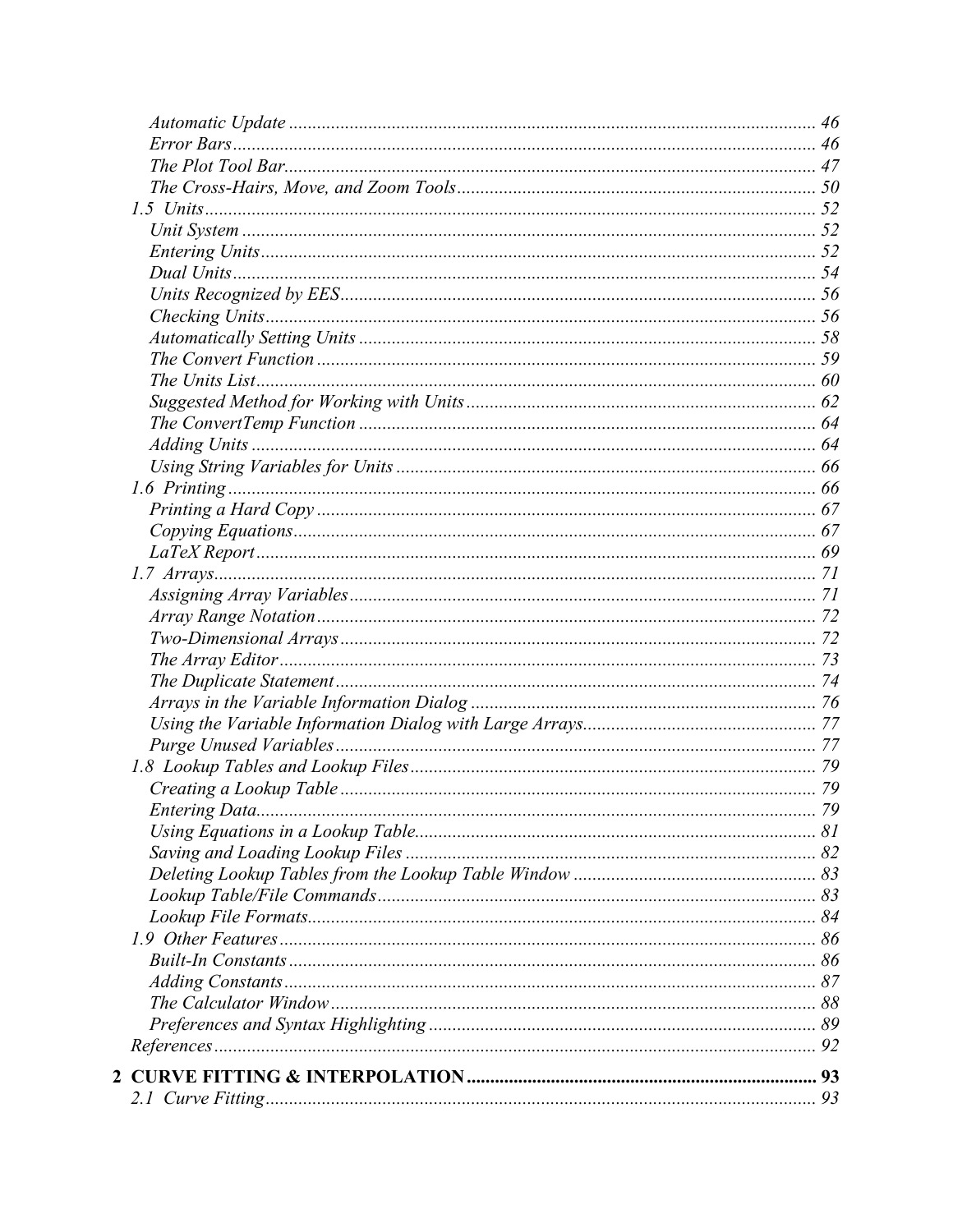| Curve Fitting Data in a Lookupt Table with the CurveFit1DT Procedure  98 |  |
|--------------------------------------------------------------------------|--|
|                                                                          |  |
|                                                                          |  |
|                                                                          |  |
|                                                                          |  |
|                                                                          |  |
|                                                                          |  |
|                                                                          |  |
|                                                                          |  |
|                                                                          |  |
|                                                                          |  |
|                                                                          |  |
|                                                                          |  |
|                                                                          |  |
|                                                                          |  |
|                                                                          |  |
|                                                                          |  |
|                                                                          |  |
|                                                                          |  |
|                                                                          |  |
|                                                                          |  |
|                                                                          |  |
|                                                                          |  |
|                                                                          |  |
|                                                                          |  |
|                                                                          |  |
|                                                                          |  |
|                                                                          |  |
|                                                                          |  |
|                                                                          |  |
|                                                                          |  |
|                                                                          |  |
|                                                                          |  |
|                                                                          |  |
|                                                                          |  |
|                                                                          |  |
|                                                                          |  |
|                                                                          |  |
|                                                                          |  |
|                                                                          |  |
|                                                                          |  |
|                                                                          |  |
|                                                                          |  |
|                                                                          |  |
|                                                                          |  |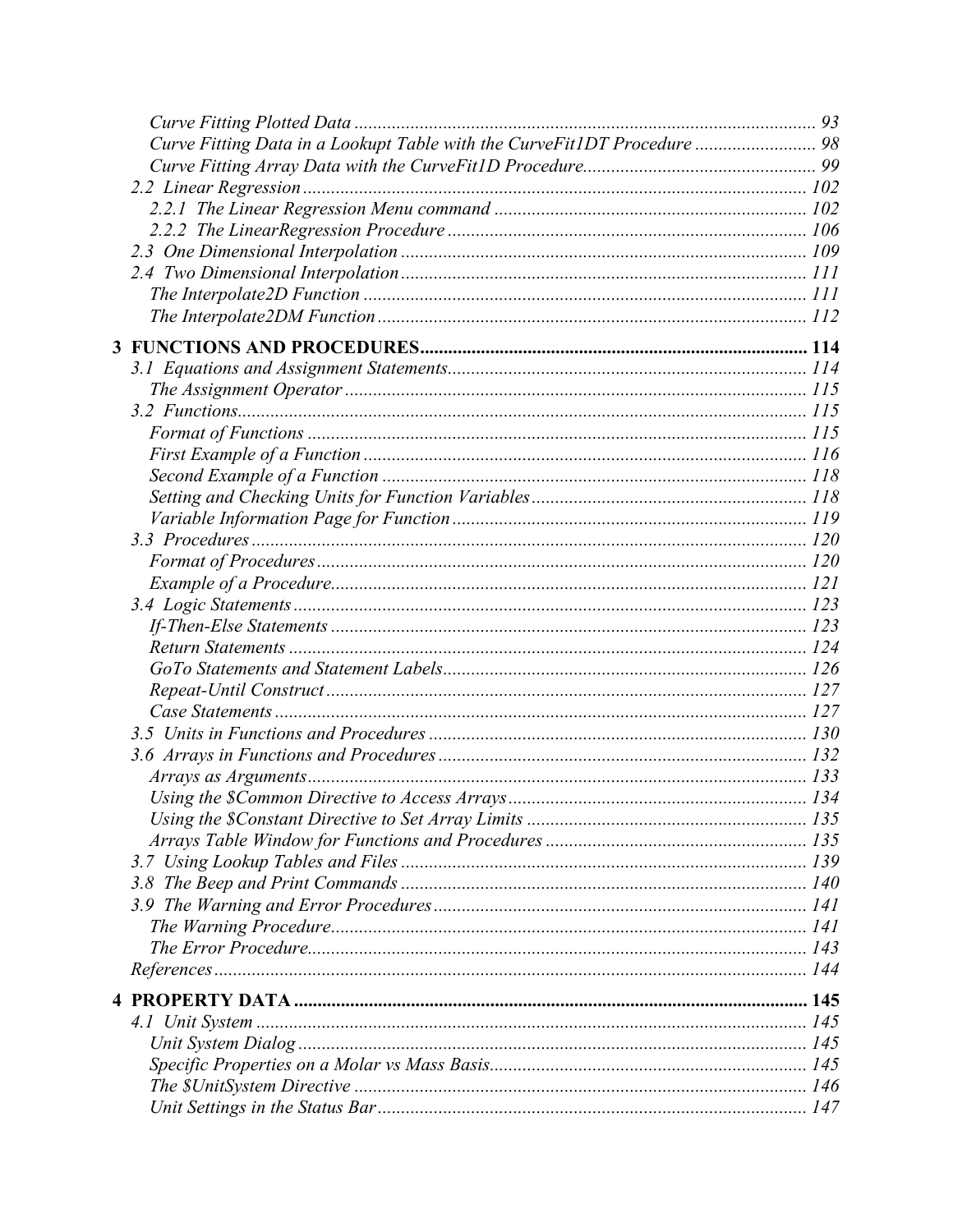| .178 |
|------|
|      |
|      |
|      |
|      |
|      |
|      |
|      |
|      |
|      |
|      |
|      |
|      |
|      |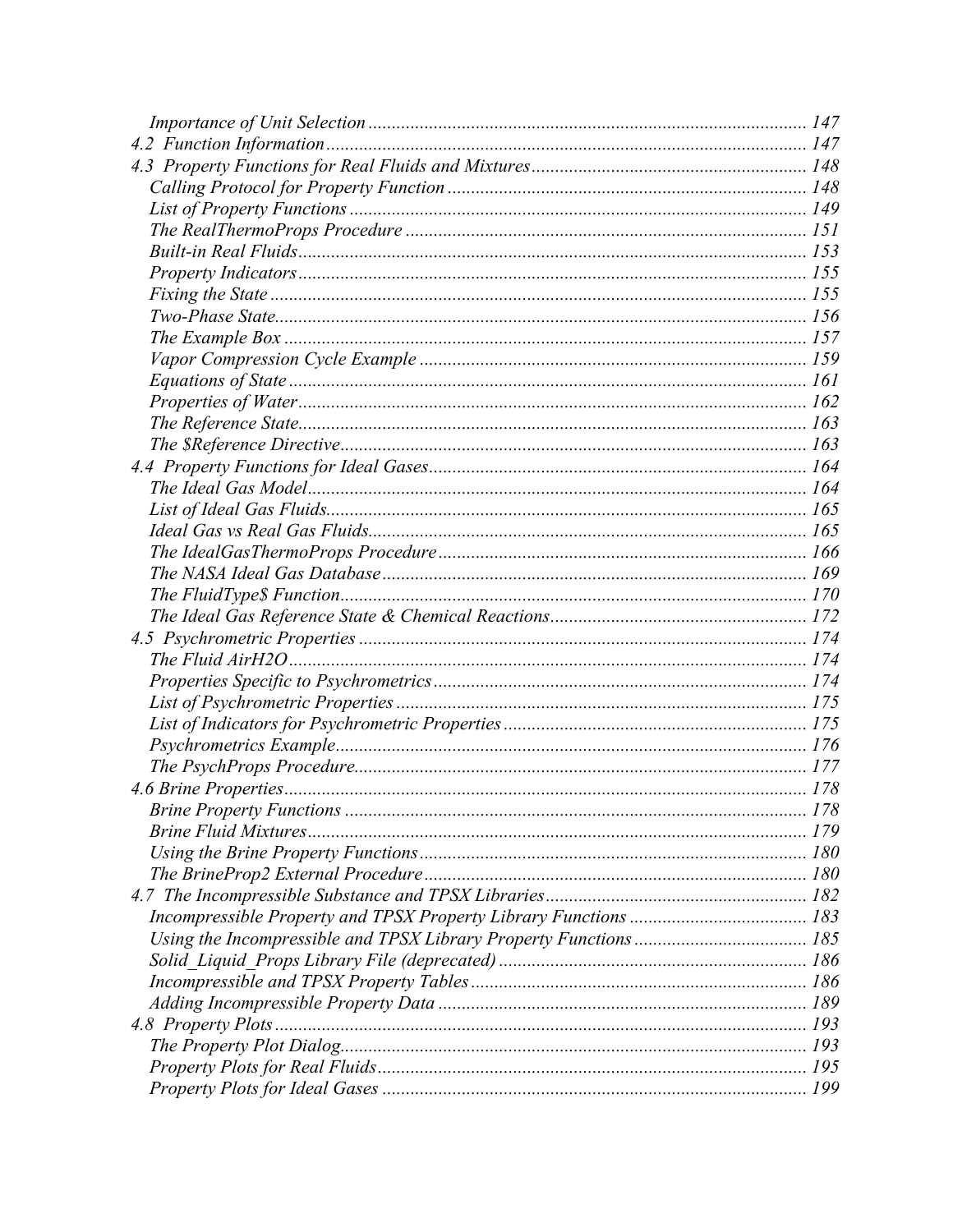|                                                                                        | 199 |
|----------------------------------------------------------------------------------------|-----|
|                                                                                        |     |
| Property Plots for Substances in the Incompressible and TPSX Libraries  202            |     |
|                                                                                        |     |
|                                                                                        |     |
|                                                                                        |     |
|                                                                                        |     |
|                                                                                        |     |
|                                                                                        |     |
|                                                                                        |     |
|                                                                                        |     |
|                                                                                        |     |
|                                                                                        |     |
|                                                                                        |     |
|                                                                                        |     |
|                                                                                        |     |
|                                                                                        |     |
| Providing Real Fluid Property Data represented by the Martin-Hou Equation of State 230 |     |
|                                                                                        |     |
|                                                                                        |     |
|                                                                                        |     |
|                                                                                        |     |
|                                                                                        |     |
|                                                                                        |     |
|                                                                                        |     |
|                                                                                        |     |
|                                                                                        |     |
|                                                                                        |     |
|                                                                                        |     |
|                                                                                        |     |
|                                                                                        |     |
|                                                                                        |     |
|                                                                                        | 254 |
|                                                                                        |     |
|                                                                                        |     |
|                                                                                        |     |
|                                                                                        |     |
|                                                                                        |     |
|                                                                                        |     |
|                                                                                        |     |
|                                                                                        |     |
|                                                                                        |     |
|                                                                                        |     |
|                                                                                        |     |
|                                                                                        |     |
|                                                                                        |     |
|                                                                                        |     |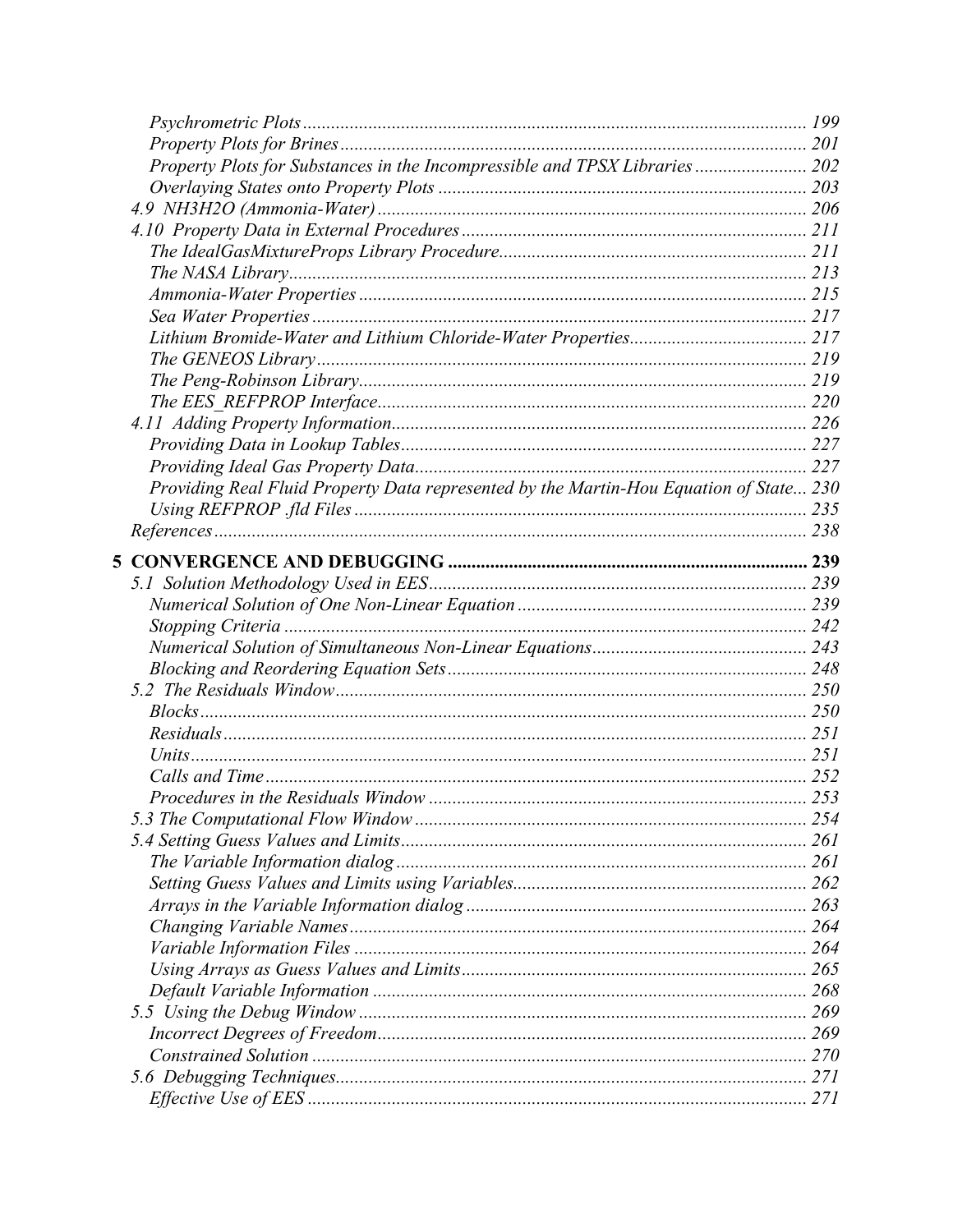| <b>INTEGRATION.</b>                                         |     |
|-------------------------------------------------------------|-----|
| 7.1 Numerical Integration of Ordinary Differential Equation | 315 |
|                                                             |     |
|                                                             |     |
|                                                             |     |
|                                                             |     |
|                                                             |     |
|                                                             |     |
|                                                             |     |
|                                                             |     |
|                                                             |     |
|                                                             |     |
|                                                             |     |
|                                                             |     |
|                                                             |     |
|                                                             |     |
|                                                             |     |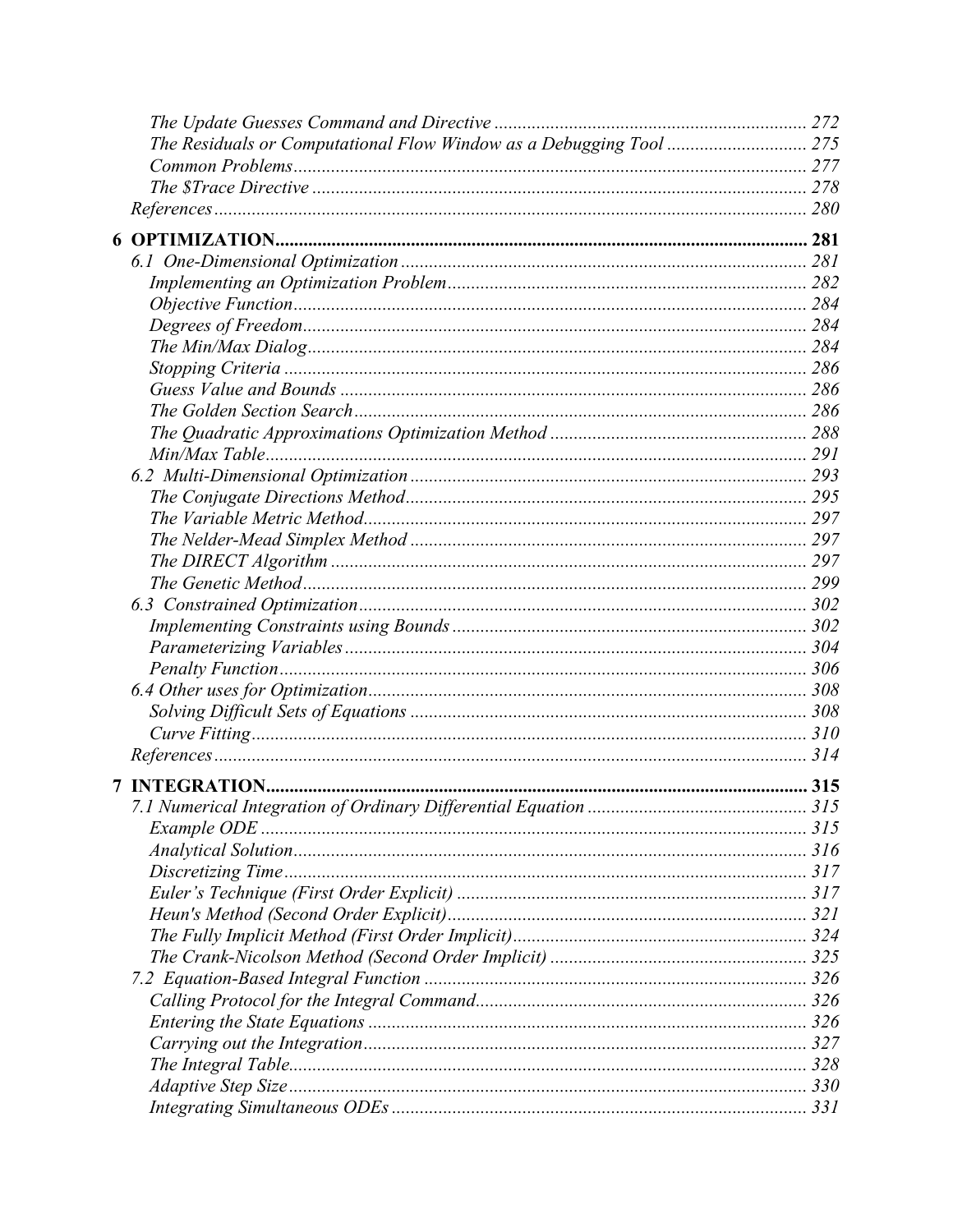| Polar Plots | 388 |
|-------------|-----|
|             |     |
|             |     |
|             |     |
|             |     |
|             |     |
|             |     |
|             |     |
|             |     |
|             |     |
|             |     |
|             |     |
|             |     |
|             |     |
|             |     |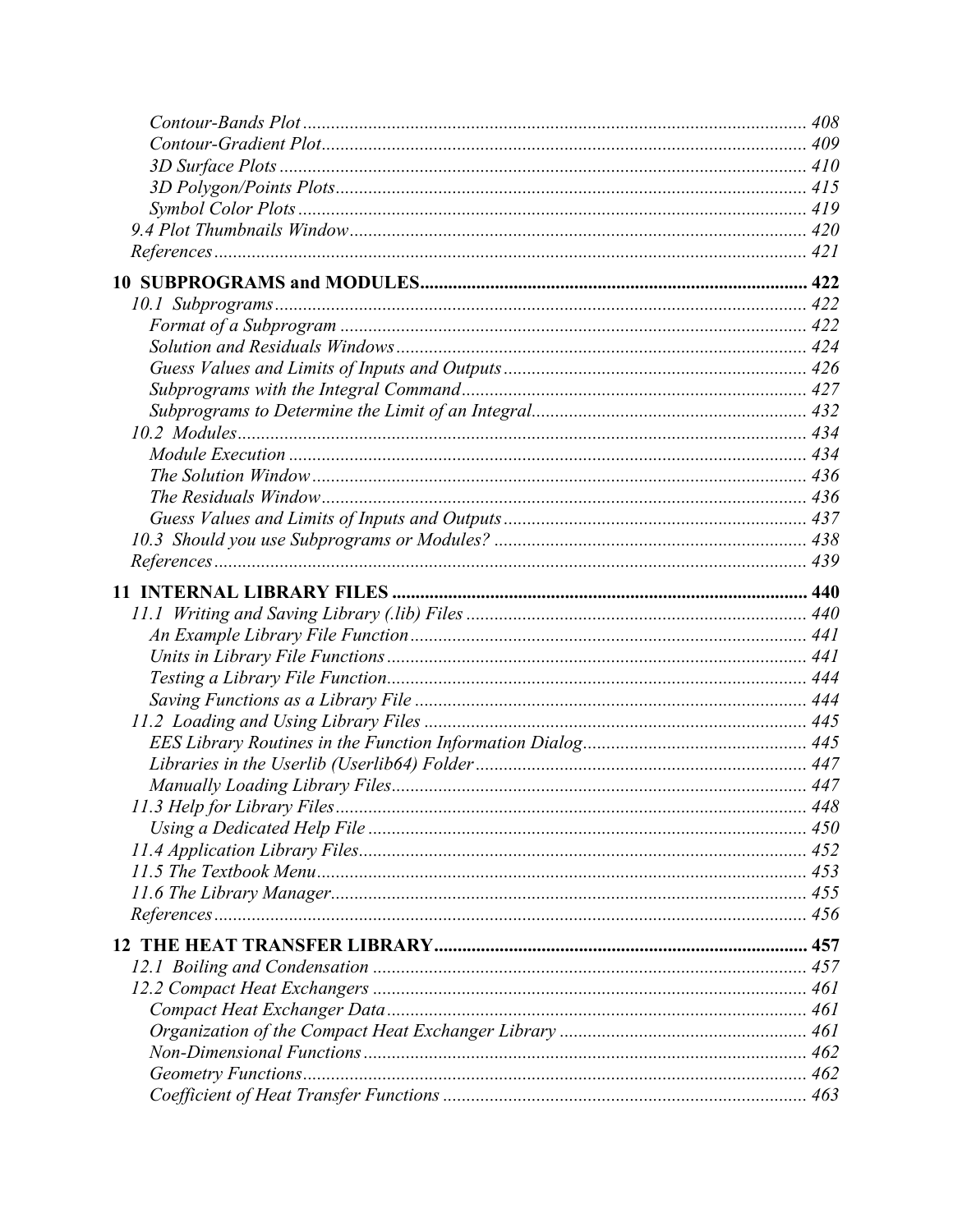| 496 |
|-----|
|     |
|     |
|     |
|     |
|     |
|     |
|     |
|     |
|     |
|     |
|     |
|     |
|     |
|     |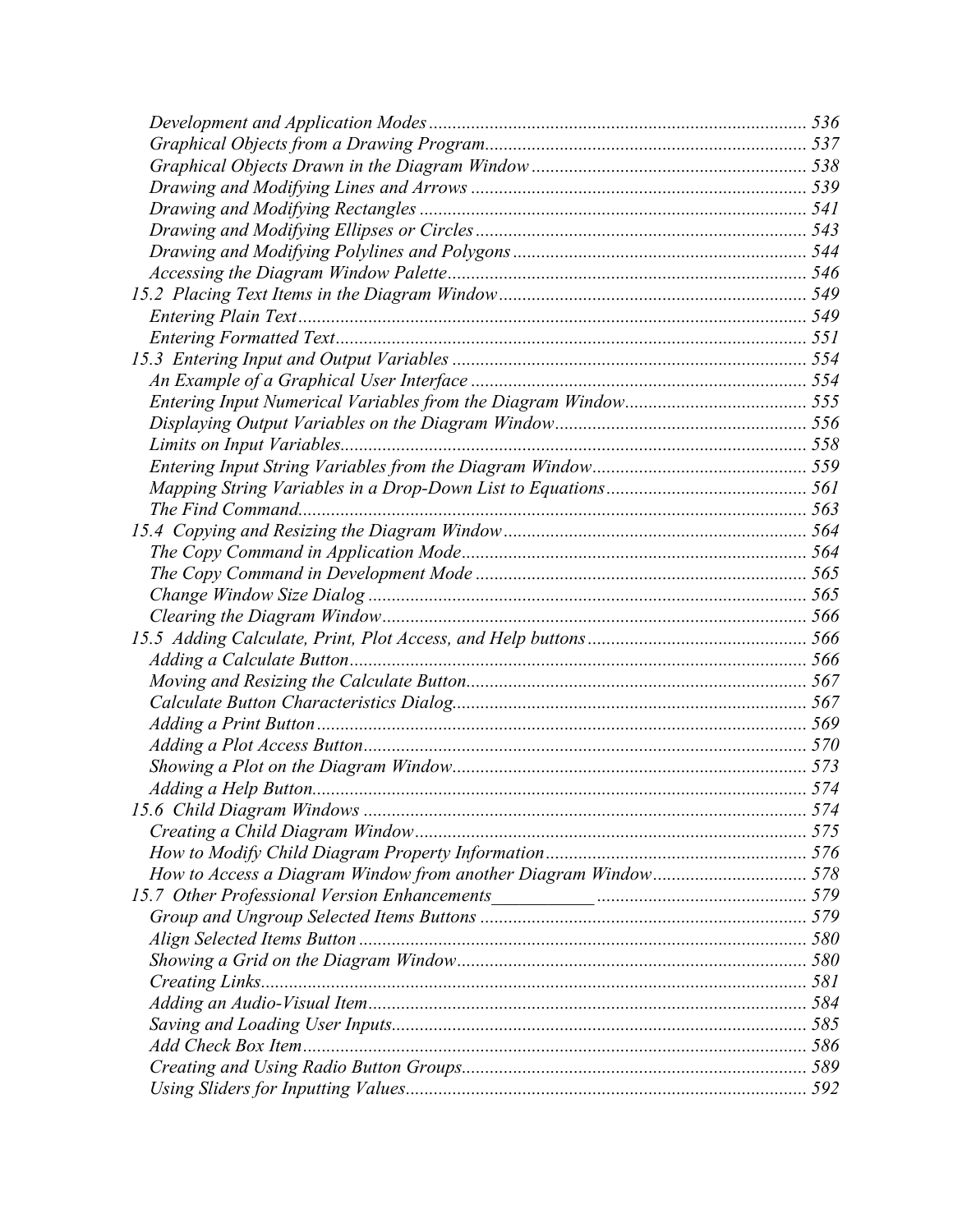| Controlling the Equations Window with Check Boxes and Radio Button Groups 623 |  |
|-------------------------------------------------------------------------------|--|
|                                                                               |  |
|                                                                               |  |
|                                                                               |  |
|                                                                               |  |
|                                                                               |  |
|                                                                               |  |
|                                                                               |  |
|                                                                               |  |
| 17.1                                                                          |  |
|                                                                               |  |
|                                                                               |  |
|                                                                               |  |
|                                                                               |  |
|                                                                               |  |
|                                                                               |  |
|                                                                               |  |
|                                                                               |  |
|                                                                               |  |
|                                                                               |  |
|                                                                               |  |
|                                                                               |  |
|                                                                               |  |
|                                                                               |  |
|                                                                               |  |
|                                                                               |  |
|                                                                               |  |
|                                                                               |  |
|                                                                               |  |